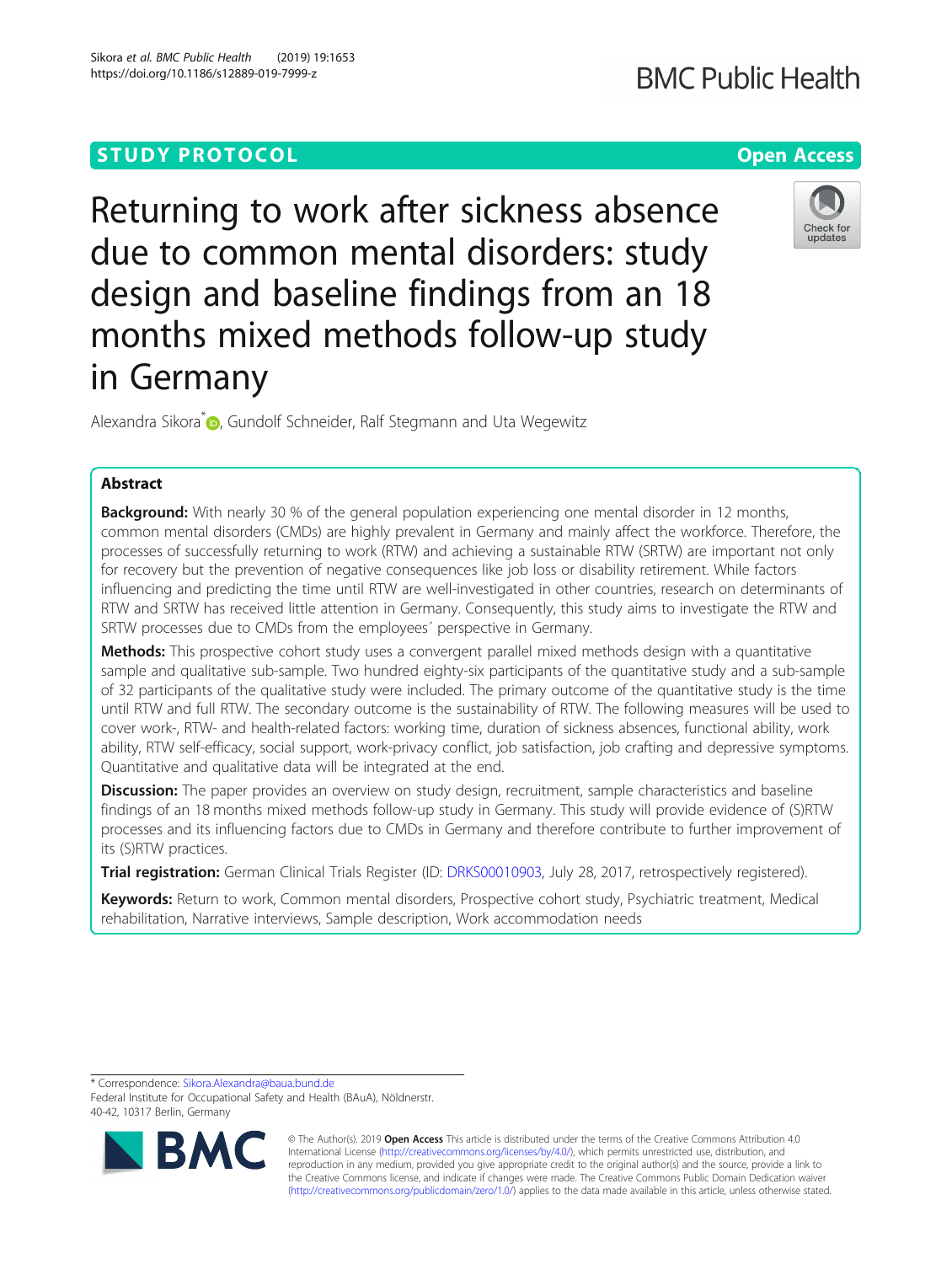## Background

Mental disorders are widespread in Germany. Twentyeight percent of the general population between 18 and 79 years experience one mental disorder within a 12 month time period. The highest prevalence rates are observed among younger age groups, mainly affecting the working age (18–34 years: 36%, 35–49 years: 28%, 50–64 years: 26%, 65–79 years: 20%) [[1](#page-11-0), [2\]](#page-11-0). The burden, costs and challenges of mental disorders are high for the affected individuals, their employers, companies and society [[3](#page-11-0)–[6](#page-11-0)]. The processes of successfully returning to work (RTW) and achieving a sustainable RTW (SRTW), therefore, play an essential role in recovery and the prevention of further negative consequences like job loss or disability retirement [\[7](#page-11-0)–[10\]](#page-11-0).

Germany has a mainly community-based comprehensive mental healthcare system without great financial barriers for its use by the patients. Although the prevalence rates of mental disorders are high, utilisation rates of mental health services in Germany are relatively low, e.g. 33% with any 12-month diagnosis of a mood disorder report a mental health service use within the last 12 months, throughout all diagnoses the number is even lower (19%) [[11\]](#page-11-0). Along with it, the German mental healthcare system is fragmented between various service providers (e.g. general practitioners vs. mental health specialists like psychiatrists or medical / psychological psychotherapists), settings (e.g. in- vs. outpatient care) and funding (e.g. statutory health insurances vs. German Pension Insurance scheme) [[12,](#page-11-0) [13\]](#page-11-0); for a short overview of sectors and service providers see [\[11](#page-11-0)]. Despite the huge burden and costs, RTW and SRTW research at the intersection of the mental healthcare system and workplace has received little attention in Germany so far.

Previous research regarding RTW due to common mental disorders (CMDs) in other countries, especially cohort studies in the Scandinavian countries and the Netherlands [[14,](#page-11-0) [15](#page-11-0)], has been primarily focused on factors influencing and predicting the time until RTW [[14](#page-11-0)–[16](#page-11-0)]. The literature has examined certain individual and external factors that are linked to a shorter time to RTW: Personal facilitators for RTW are higher selfefficacy (RTW-SE), positive RTW expectations, higher work ability and younger age. Disease-related factors are, in particular, the severity of the symptoms and the duration of the sick leave. Work-related factors relate mainly to the social support offered by the line managers and colleagues, as well as the collaboration and communication with employers during sickness absence; other facilitators are a gradual RTW (GRTW), the realisation of job accommodations and the timing of RTW  $[14-17]$  $[14-17]$  $[14-17]$  $[14-17]$ .

However, much of this research concentrated particularly on the process towards RTW after suffering a mental disorder [[18,](#page-11-0) [19](#page-11-0)]. According to the conceptualisation of RTW by Young et al. [[20](#page-11-0)], in which RTW is seen as developmental process, two important phases after RTW ('maintenance' and 'advancement') have often been missing. In addition, as Nielsen et al. [[18\]](#page-11-0) pointed out, research that focuses on sustainable RTW (SRTW), investigating work-related measures and resources post-RTW (on individual, group, leadership and organisational levels which help to prevent relapse) is still insufficient, which makes it difficult to give valid recommendations for implementing and supporting SRTW [[21\]](#page-12-0). Another limitation of previous RTW research due to CMDs is its focus on determinants, mostly disregarding research on workplace accommodations and needs for people with mental disorders. A scoping review [[22](#page-12-0)] indicates that such workplace accommodations are not yet fully understood and that future studies should address which workplace accommodations are needed and how they can be realised.

Therefore, the present study was established to provide evidence from Germany regarding determinants of RTW and SRTW within its specific social security system. In addition, work accommodation needs and realised work accommodations during RTW will be considered. Finally, as the RTW and SRTW processes with their interactions are very complex, a mixed methods approach will be used to gain more detailed insights and understandings for the further improvement of RTW and SRTW practices in Germany.

## Aims

The overall aim of this mixed methods follow-up study is to investigate the RTW and SRTW processes at the intersection of the mental healthcare system and the workplace due to CMDs from the employees´ perspective in Germany. The following research aims are addressed in the quantitative study: (1) Identification of determining personal, disease- and work-related factors influencing the time until RTW and SRTW; (2) Description of employees´ RTW and SRTW trajectories and analysis of their relationship with personal, disease- and work-related factors. Research aims of the qualitative study are (1) to illustrate the interaction between personal factors, previous experiences, clinical treatment and work-related factors regarding RTW; (2) Reconstructing and describing the employees´ experiences, behaviours and actions, their implicit knowledge and frameworks for action during RTW. At the end, quantitative and qualitative data analyses will be integrated.

The purpose of this paper is to describe the study design, the recruitment process and the quantitative and qualitative baseline findings with its sample characteristics, particularly taking into account the differences between the treatment settings.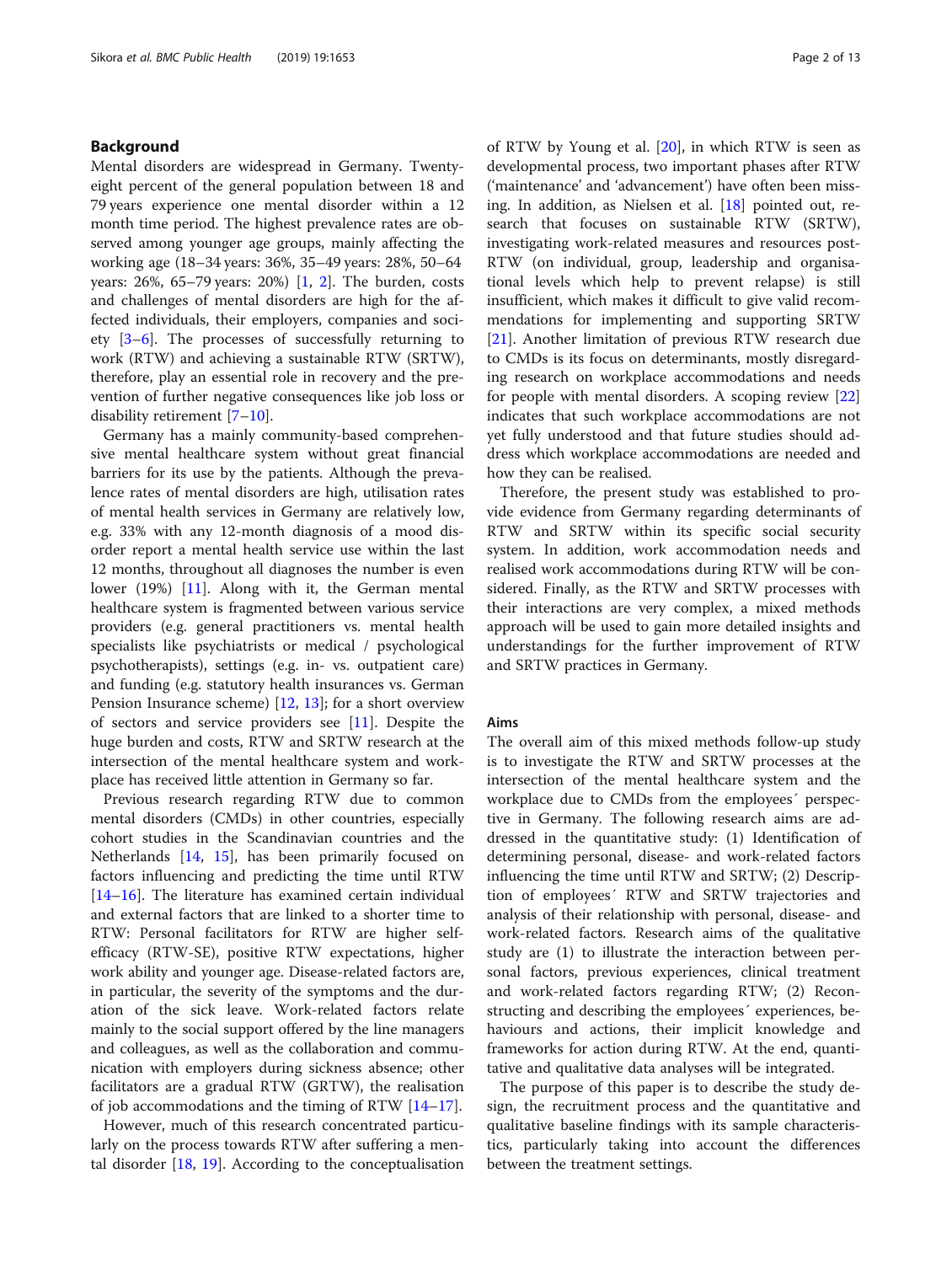## Methods

## Jurisdictional context

In Germany, employees on sick leave receive full payment from their employer during the first 6 weeks of an illness every year. In small companies with up to 30 employees, employers can get a partial refund for these payments [[23\]](#page-12-0). After 6 weeks of sickness absence, employees receive sickness absence benefits from their (statutory) health insurance (up to 78 weeks per illness every 3 years and about 70% of the full payment [\[24](#page-12-0)]). Employees have to hand over a medical certificate from their treating physician to their employer by the third day of absence from work, though a company can demand a medical certificate already on the first day of absence from work. The employer receives no information regarding the employees´ diagnosis and it is not relevant for the payment of sickness absence benefits if the illness was work-related or not.

If a sick leave period lasts longer than 6 weeks, all employers in Germany are legally responsible to offer their employees support to overcome work incapacity, to return to work and to prevent further sickness absences as well as disability retirement. This workplace integration management process has been regulated by law since 2004 and is called Betriebliches Eingliederungsmanagement (BEM). Despite the law regulating the setting, i.e. it is an obligation for the employer to offer BEM to the employees, it is not regulated how the process is realised (in each company) and which concrete measures are offered and agreed on by the employee and employer.

One specific strategy to facilitate RTW after longterm sickness absence is 'gradual return to work' (GRTW) [[25](#page-12-0)–[27\]](#page-12-0). In Germany, before a GRTW is initiated, physicians, mainly general practitioners (GPs), decide together with the employee which tasks he or she can perform and to what extent. During GRTW, employees are still certified as sick and receive sickness absence benefits, normally provided by their health insurance – or, within 4 weeks after medical rehabilitation, by the German Pension Insurance [[28\]](#page-12-0).

## Study design

The present mixed methods follow-up study addresses the processes of RTW and SRTW after sickness absence due to CMDs (depressive disorders, anxiety disorders and adjustment disorders) from the employees´ perspective in Germany. Within this prospective cohort study a convergent parallel mixed methods design is used. The quantitative and qualitative data were collected independently and in parallel. They will be analysed separately and the results will be integrated at the end [[29\]](#page-12-0).

#### Recruitment and participants

Although the majority of people with mental disorders in Germany is treated in an outpatient setting [[30](#page-12-0)], the study team decided in terms of the outcome of interest, narrow inclusion criteria and feasibility due to the fragmented mental healthcare system to only recruit participants from an inpatient treatment setting. Psychiatric clinics and rehabilitation facilities belong to the main mental health services for the prevention, cure, rehabilitation and continuing care in Germany [[31\]](#page-12-0) and were, therefore, further considered. Regarding depression, most acute inpatient services in Germany are provided by psychiatric departments [[13](#page-11-0)]. Hence, psychiatric hospitals with inpatient and day programs were chosen to provide one part of the study group. Medical psychosomatic rehabilitation was chosen to provide the other part of the study group, because it took on greater significance during the last decades in consequence of the enormous increase of disability pensions due to mental disorders in Germany and is also mainly provided as inpatient treatment [[32\]](#page-12-0).

To gain access to the target group, the project team cooperated with two psychiatric clinics and three medical psychosomatic rehabilitation facilities. Psychiatric clinics provide help with psychotherapeutic, psychopharmacological and somatic program elements in acute crisis situations as a first responder or via referral through a registered physician by prior appointment. Furthermore, they often provide additional day hospital programs, where patients go home in the evenings and on weekends. The incurred costs are normally paid for by the health insurer.

Whereas acute psychiatric care has its focus on curative treatment, medical rehabilitation facilities provide help `to improve work ability and prevent disability pensions' (p. 1, Bethge et al. [\[33\]](#page-12-0)). Hence, medical rehabilitation has its focus on overcoming functional impairments to increase work and everyday life capacity  $[32]$  $[32]$ . A stay in a rehabilitation facility can either follow a psychiatric treatment, or, if a psychiatric treatment is not appropriate (e.g. due to less acute or severe symptoms), one can claim benefits for rehabilitation from the German Pension Insurance, where the need for rehabilitation is checked. If rehabilitation treatment is granted, costs are normally taken on by the German Pension Insurance. Psychiatrists and psychotherapists in an ambulant setting or GPs often initiate a rehabilitation treatment when preventive or acute measures were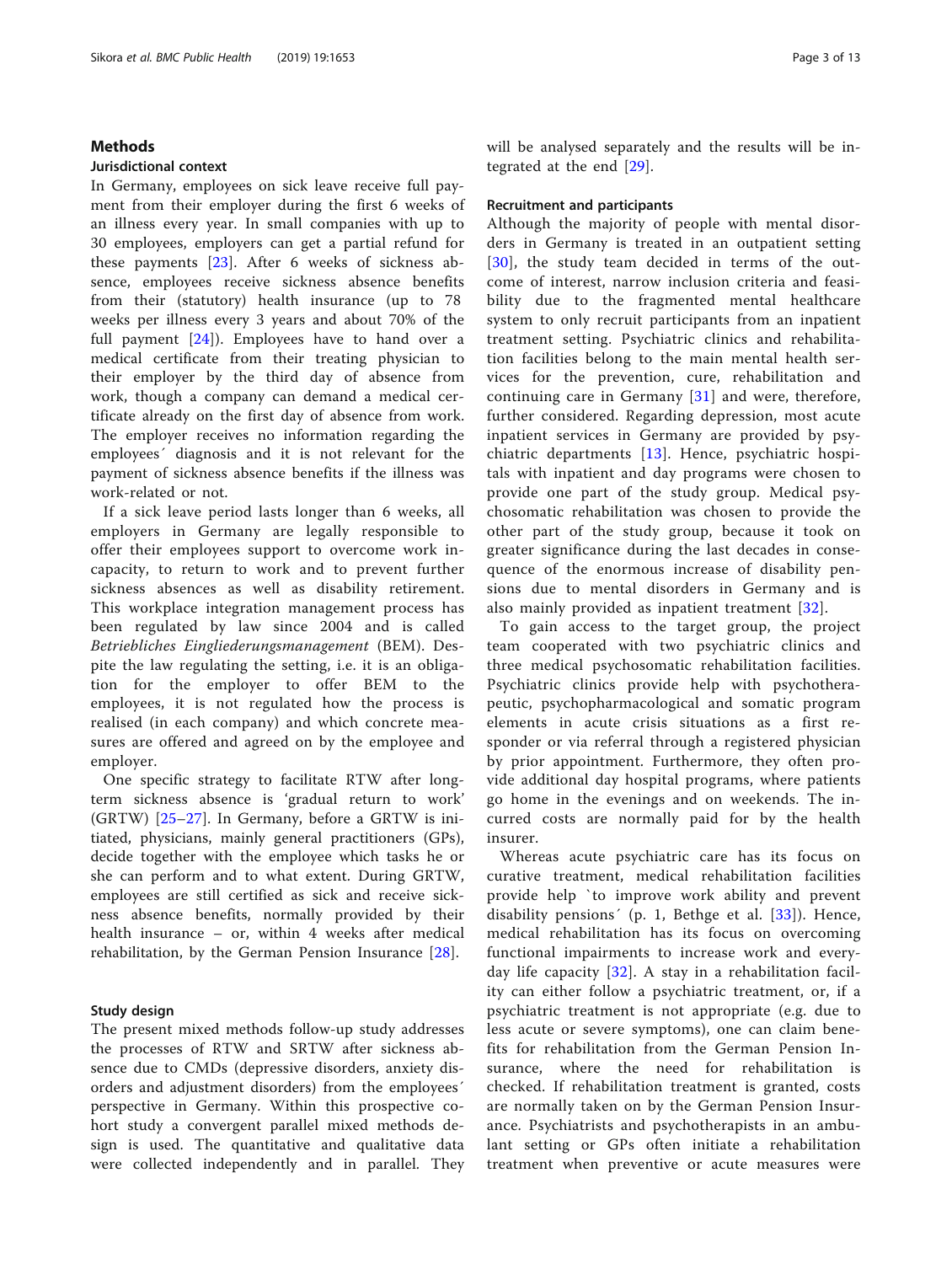<span id="page-3-0"></span>not successful enough. During a stay in a psychosomatic rehabilitation facility, a psychiatrist or medical psychotherapist has the main responsibility for the entire care process [\[34](#page-12-0), [35\]](#page-12-0).

Patients from the cooperating clinics were eligible for the study when they fulfilled the following criteria: (1) aged between 18 and 60 years, (2) sick-listed for less than 6 months during the last 12 months, (3) part-time (at least 15 h per week) or full-time employment, (4) permanent employment or fixed-term employment for at least 18 months, (5) intending to return to work with the former company and (6) treated for a first diagnosis and no more than one further diagnosis of the following list of disorders: a) depressive episode (F32.0, F32.1, F32.2), b) recurrent depressive disorder (F33.0, F33.1, F33.2), c) agoraphobia with panic disorder (F40.01), d) panic disorder (F41.0), e) generalized anxiety disorder (F41.1), f) mixed anxiety and depressive disorder (F41.2), g) adjustment disorders (F43.2). Patients with other disorders not mentioned under 'Inclusion Criteria', any current severe somatic comorbidity, minor employment, further qualification, unemployment or early retirement, without any intention to return to work (e.g. to apply for unemployment benefits) or insufficient knowledge of the German language to participate in a telephone interview were excluded.

Cooperating clinicians were briefed on the inclusion criteria and they subsequently recruited potential participants from August 2016 until November 2017. After obtaining approval and informed consent from the interested participants, a short paper-pencil questionnaire regarding the qualifying inclusion criteria, documents including the medical diagnoses and the participants' date of discharge were delivered to the project team.

## Data collection and measurements

It was planned that 300 participants should take part in four telephone surveys (quantitative study) and a sub-sample of 32 participants should take part in the interviews (qualitative study), see Fig. 1 for the study procedure. Sample size calculation was done by using an unadjusted regression model (log rank test of survival in two groups followed for fixed time, constant hazard ratio;  $\alpha = .05$ ; 2-sided test; hazard ratio = 0.7; power = 0.80). To ensure adequate statistical power, a total number of  $n = 247$  events is required, but it must be assumed that with an adjustment of confounding variables, error variance will be decreasing and therefore power will be further increasing. Moreover, the sample size was deemed appropriate considering a response rate of 85% in comparable study

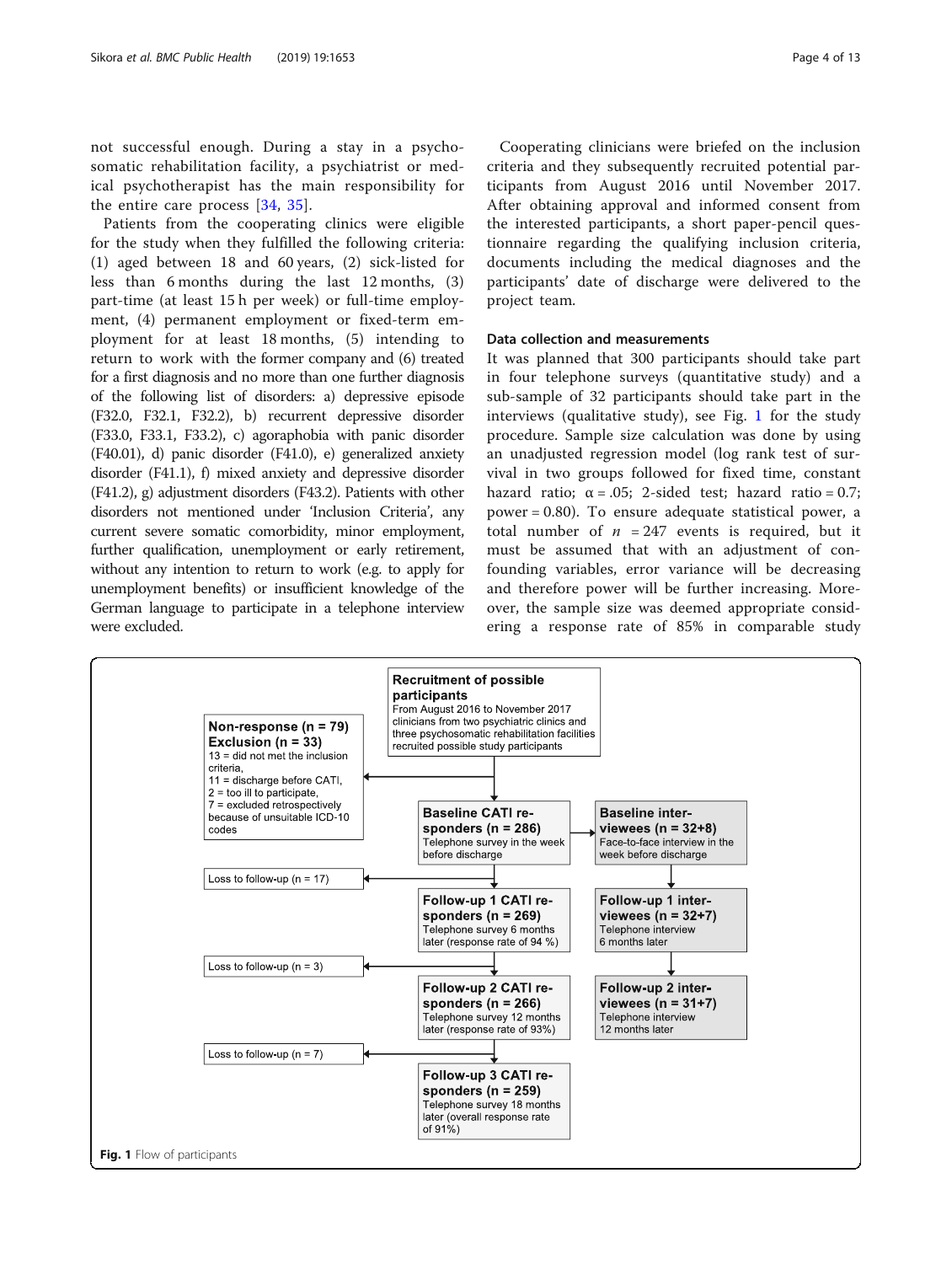designs, leading to a complete follow-up cohort of 255 participants with four measurements. The subsample for the qualitative interviews was selected by 1) additional qualitative approval and informed consent, 2) sex (16 women and 16 men), 3) RTW expectations from the short paper-pencil questionnaire (75% with a positive RTW expectation and 25% with a negative RTW expectation) and 4) first diagnosis from the clinicians (16 participants with depression, six participants with anxiety disorder and six participants with adjustment disorder). The quantitative study team selected the participants for the qualitative sub-sample from the main sample, giving the qualitative study team no information regarding the referred criteria, so that the qualitative study team was as unbiased as possible prior to the narrative interviews.

#### Quantitative study

Computer-assisted telephone interviewing (CATI) was used on an offline computer to ensure a high level of data protection (offline version of LimeSurvey 2.50+). The participants of the quantitative study were questioned via telephone at four measurement points (at the end of the clinical treatment (t0), after 6 months (t1), 12 months (t2) and 18 months (t3), see Fig. [1\)](#page-3-0). Baseline data collection took place between August 2016 and November 2017. Each telephone survey took 30 min on average. Participants received an immediate expense allowance of 25 Euro after completing each survey.

## Quantitative measurements

Table [1](#page-5-0) presents the selected questionnaire measures, their possible range (if appropriate) and measurement points. Baseline measurement included the following questions about socio-demographic and job characteristics: sex, age, education, partnership, cohabitation, monthly net household income, occupation, weekly working time, working time model, sedentary work, managerial function, tenure, enterprise sector and company size. Two demographic characteristic questions were asked at t1: type of health insurance (statutory or private) and "Are you a civil servant (yes or no)?". All three follow-up questionnaire measures were modified according the participants´ RTW status (see the footnotes in Table [1](#page-5-0) for the selected variables).

RTW-related questions included the RTW expectation: "When do you expect to return to your 1) previous company and 2) previous workplace considering your current state of health - within the next 3, 6, 9 or 12 months?". To assess work ability, the single-item WAS score was used ("current work ability compared with the lifetime best"), with a possible range of 0 (completely unable to work) to 10 (work ability at its best) [[41\]](#page-12-0). A German version of the RTW self-efficacy scale [[42\]](#page-12-0) was used, translated by the study team and verified in terms of accuracy through a third party translator. Job crafting (JC) was measured with a modified and shorter version of a German translation [[43\]](#page-12-0) and the JC scale [[44\]](#page-12-0). Questions regarding GRTW and RTW−/BEM processes covered the offer, the concrete procedure and satisfaction with it. Employer to employee contact during SA was measured with two questions concerning 1) who has been contacted through the participant and 2) who contacted the participant and one additional question evaluating the helpfulness of each contact on a fourpoint Likert scale from (1) not helpful at all to (4) very helpful. Helpful (on the four-point Likert scale from above) and necessary work accommodation needs for RTW were questioned at t0 and necessary work accommodation needs for next 2 years were questioned at t3.

Health-related characteristics included the first and second medical diagnoses (ICD-10 codes) through the clinicians. Recurrence of disorder was defined as "no" if the answer to the question "In which year was the diagnosis of your disorder/illness first made?" was 2016 or later and as "yes" if the answer was before the year 2016. Work-relatedness of disorder was measured on a fivepoint Likert scale from (1) not at all, (2) slightly, (3) moderately, (4) very to (5) extremely. Sickness absence was measured in weeks, at baseline for the last 12 months and at each follow-up for the last 6 months, respectively. Sickness presenteeism was measured with the question "Has it happened over the previous 6 months that you have gone to work despite feeling that you really should have taken sick leave due to your state of health?" with four answering options (1) never, (2) once, (3) two to five times and  $(4)$  more than five times  $[46]$  $[46]$ . Self-rated health was measured with the question "How would you describe your current health?" on a five-point Likert scale from (1) very good, (2) good, (3) satisfactory, (4) poor to (5) bad. Functional ability was measured with two sub-scales (managing and cooperation/communication) from the German version of the Norwegian Function Assessment Scale [[48,](#page-12-0) [49\]](#page-12-0). Participants were asked if they have a degree of disability and – if not – whether they want to apply for recognition as a disabled person. Stigma resistance was measured with two-items of the internalized stigma of mental illness (ISMI) scale [\[55\]](#page-12-0).

## Primary and secondary outcomes

The primary outcome of the quantitative study is the time until RTW and full RTW (after finishing all GRTW measures) measured in days. The secondary outcome is the sustainability of RTW (SRTW), which often has been defined as '28 days of full RTW' or within longer timeframes of 6 months or 2 years of full RTW [[56\]](#page-12-0). Beyond these definitions solely based on administrative timeframes [cf. 18], in the present study a more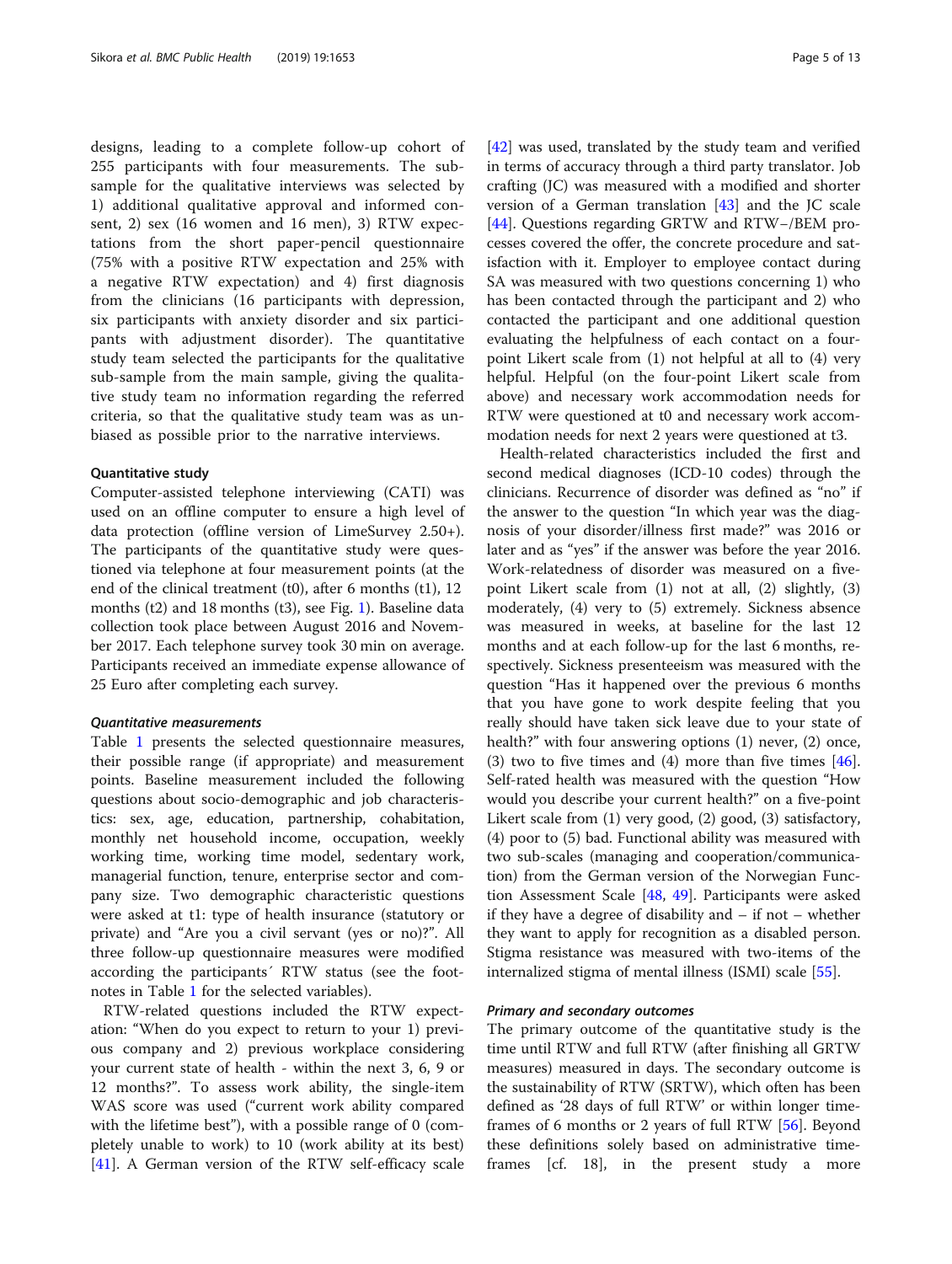# <span id="page-5-0"></span>Table 1 Overview of the selected measures and measurement points

| Measures                                                     | Source and reference                      | Total<br>range | Base line<br>(t0)         | 6 months<br>(t1)        | 12 months<br>(t2)       | 18 months<br>(t3)       |
|--------------------------------------------------------------|-------------------------------------------|----------------|---------------------------|-------------------------|-------------------------|-------------------------|
| Socio-demographic information                                | Own development and [36]                  |                | X                         |                         |                         |                         |
| Work-related                                                 |                                           |                |                           |                         |                         |                         |
| Job characteristics                                          | Own development and [36, 37]              |                | X                         |                         |                         |                         |
| Quantitative demands                                         | COPSOQ <sup>[38]</sup>                    | 0 to 100       | $\times$                  |                         | $\chi^{\text{a}}$       | $x^a$                   |
| Influence at work                                            | COPSOQ <sup>[38]</sup>                    | 0 to 100       | $\times$                  |                         | $x^a$                   | $x^a$                   |
| Social support (colleagues)                                  | COPSOQ <sup>[39]</sup>                    | 0 to 100       | $\mathsf{X}$              | $\chi^{\text{a}}$       | $\chi^{\text{a}}$       | $x^a$                   |
| Sense of community                                           | COPSOQ <sup>[38]</sup>                    | 0 to 100       | $\times$                  | $x^a$                   | $x^a$                   | $x^a$                   |
| Social support (supervisor)                                  | COPSOQ <sup>[39]</sup>                    | 0 to 100       | $\times$                  | $x^a$                   | $x^a$                   | $x^a$                   |
| Quality of leadership                                        | COPSOQ <sup>[38]</sup>                    | 0 to 100       | $\mathsf{X}$              | $x^{a, b}$              | $x^{a, b}$              | $\chi^{a,~b}$           |
| Job insecurity                                               | COPSOQ <sup>[38]</sup>                    | 0 to 100       | $\mathsf{X}$              | $\chi^{\text{a}}$       | $\chi^{\text{a}}$       | $x^{\mathrm{a}}$        |
| Work-privacy conflict                                        | COPSOQ <sup>[38]</sup>                    | 0 to 100       | $\boldsymbol{\mathsf{X}}$ | $\chi^{\text{a}}$       | $\chi^{\text{a}}$       | $x^a$                   |
| Meaning of work                                              | COPSOQ <sup>[38]</sup>                    | 0 to 100       | $\boldsymbol{\mathsf{X}}$ |                         |                         | $x^a$                   |
| Workplace commitment                                         | COPSOQ <sup>[38]</sup>                    | 0 to 100       | $\mathsf{X}$              |                         |                         | $x^a$                   |
| Trust and fairness                                           | COPSOQ <sup>[39]</sup>                    | 0 to 100       | $\times$                  |                         |                         | $x^a$                   |
| Overall job satisfaction                                     | COPSOQ <sup>[38]</sup>                    | 0 to 100       | $\mathsf{X}$              |                         |                         | $x^{\mathrm{a}}$        |
| RTW-related                                                  |                                           |                |                           |                         |                         |                         |
| RTW expectation                                              | Adapted from SIBAR [40]                   |                | X                         | $X^C$                   | $X^C$                   | $x^c$                   |
| Work ability                                                 | <b>WAS</b> [41]                           | 0 to 10        | X                         | X                       | X                       | $\mathsf X$             |
| RTW self-efficacy                                            | $[42]$                                    | $1$ to $6$     | X                         | X                       | X                       | X                       |
| Job crafting                                                 | Adapted from [43, 44]                     | $1$ to $5$     |                           | $x^a$                   | $x^a$                   | $x^a$                   |
| Current working status                                       | Own development                           |                | X                         | X                       | X                       | $\mathsf X$             |
| RTW and SRTW trajectories                                    | Own development                           |                |                           | X                       | X                       | X                       |
| GRTW processes                                               | Own development                           |                | X                         | X                       | X                       | X                       |
| "RTW/BEM" processes                                          | Own development                           |                | X                         | X                       | X                       | X                       |
| Employer - employee contact during SA                        | Own development                           |                | X                         | $\mathsf{X}^\mathsf{C}$ | $\mathsf{X}^\mathsf{C}$ | $\mathsf{x}^\mathsf{c}$ |
| Helpful/necessary work accommodation needs Own development   |                                           |                | X                         |                         |                         |                         |
| Necessary work accommodation needs next 2<br>years           | Own development                           |                |                           |                         |                         | $x^{\mathrm{a}}$        |
| Health-related                                               |                                           |                |                           |                         |                         |                         |
| First & second diagnosis                                     | ICD-10 codes from Clinicians              |                | X                         |                         |                         |                         |
| Recurrence of disorder                                       | Own development                           |                | Χ                         |                         |                         |                         |
| Work-relatedness of disorder                                 | Adapted from Würzburger<br>Screening [45] | $1$ to 5       | X                         |                         |                         |                         |
| Weeks of sickness absence for the last twelve/<br>six months | Own development                           |                | X                         | X                       | X                       | X                       |
| Sickness presenteeism                                        | $[46]$                                    |                | X                         | $x^a$                   | $x^a$                   | $x^a$                   |
| Self-rated health                                            | $[47]$                                    | $1$ to 5       | X                         | X                       | X                       | X                       |
| Functional ability                                           | NFAS [48, 49]                             | $1$ to 5       | X                         | X                       | X                       | X                       |
| Depressive symptoms                                          | PHQ-8 [50]                                | 0 to 24        | X                         | X                       | X                       | X                       |
| Generalized anxiety                                          | GAD-2 [51]                                | $0$ to $6$     | X                         | X                       | $\boldsymbol{\times}$   | $\mathsf X$             |
| Regular physical activity                                    | <b>DEGS</b> [52]                          |                | X                         |                         |                         |                         |
| Smoking behaviour                                            | <b>DEGS</b> [52]                          |                | X                         |                         |                         |                         |
| Alcohol consumption                                          | Adapted from DEGS [52]                    |                | X                         |                         |                         |                         |
| Clinical stay                                                | Adapted from [53]                         |                | X                         |                         |                         |                         |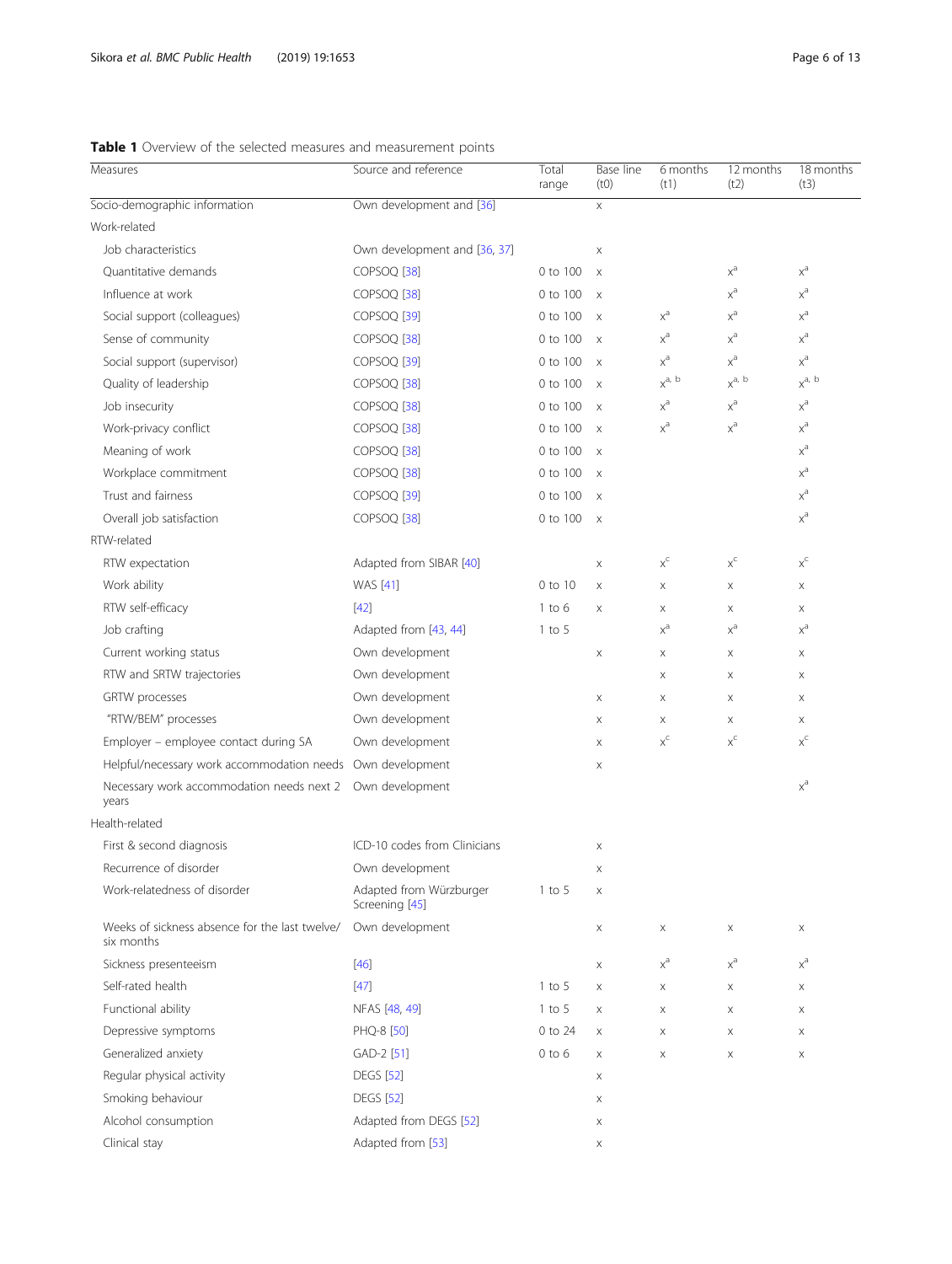|  |  |  | <b>Table 1</b> Overview of the selected measures and measurement points (Continued) |  |
|--|--|--|-------------------------------------------------------------------------------------|--|
|  |  |  |                                                                                     |  |

| <b>Measures</b>                                     | Source and reference        | Total<br>range | Base line<br>(t0) | 6 months<br>(t1) | 12 months<br>(t2) | 18 months<br>(t3) |
|-----------------------------------------------------|-----------------------------|----------------|-------------------|------------------|-------------------|-------------------|
| Comorbidity                                         | Own development             |                | X                 |                  |                   |                   |
| Further treatment                                   | Own development             |                | X                 | $\times$         | X                 | $\times$          |
| Application for early retirement                    | Adapted from SPE-Scale [54] |                |                   | $X^{\mathsf{C}}$ | $x^c$             | $X^C$             |
| Application for recognition as a disabled<br>person | <b>SIBAR [40]</b>           |                | X                 |                  |                   | X                 |
| Degree of disability                                | <b>SIBAR [40]</b>           |                | X                 |                  |                   | X                 |
| Stigma resistance                                   | Adapted from ISMI-10 [55]   | 1 to 4         | $\times$          | X                | X                 | X                 |

COPSOQ Copenhagen Psychosocial Questionnaire, SIBAR Screening instrument work and occupation, WAS Work ability score, Würzburger Screening for Sociomedical Documentation, PHQ-8 Patient Health Questionnaire Depression Scale-8, GAD-2 Generalized Anxiety Disorder Scale-2, DEGS German Health Interview<br>and Examination Survey for Adults. ISMI-10 Internalized Stigma of

a only applied if participant did return to work, <sup>b</sup> only applied if supervisor changed, <sup>c</sup> only applied if participant did not return to work yet

comprehensive definition of SRTW will be developed and tested with quantitative and qualitative follow-up data.

#### Data management and statistical analyses

Statistical analyses will be performed with SPSS 24 and Stata 15 (or subsequent versions). Descriptive analysis and interrelationships will be examined. Two types of survival analyses will be conducted. A continuous Kaplan-Meier procedure will be used to analyse the period between the date of discharge of the participant from the clinic or the rehabilitation facility and the first day on the job. In the second survival analysis, cox regression survival models will be conducted to investigate the factors that influence the time to RTW and SRTW. To adjust for clinic and clustering, analyses will be performed using multilevel modelling, where the clinic could be included either as a fixed or random effect. SRTW trajectories will be identified using sequence analysis and subsequently analysed in regression models. In all publications, results will be reported following the STROBE statement (Strengthening the Reporting of Observational Studies in Epidemiology) [[57](#page-12-0)]. In the present paper, we describe quantitative and qualitative baseline findings with a non-response analysis and characteristics of the participants stratified by the two examined mental health services, group differences were analysed with chi-square tests and t-tests (see Table [2](#page-7-0)).

## Qualitative study

The qualitative data was collected via face-to-face baseline interviews that took place in the clinical setting in the last week before discharge. Both qualitative followup interviews after six  $(t1)$  and 12  $(t2)$  months were conducted by telephone, and if possible, using the same interviewer from the baseline interview. It was planned to interview 32 participants as a qualitative sub-sample at the first three measurement points. Another eight participants were additionally interviewed at all

qualitative measurement points as possible substitutes for losses in the sub-sample. In accordance with receiving the informed consent of participants, all conversations were recorded under their study pseudonym and were anonymised during transcription.

In the three qualitative interviews within a year after treatment (t0-t2), the study participants were asked about their experiences during the RTW process in narrative interviews that lasted on average 45 min. The interviews were transcribed and analysed using the documentary method of interpretation [[58](#page-12-0)]. This method follows the ethnomethodological approach [\[59](#page-12-0), [60\]](#page-12-0). According to this method, the first step was to reconstruct the implicit experience-based knowledge of the participants concerned in the RTW process. On the basis of their experiences and frameworks for action, abstracted types were reconstructed through case comparisons. Afterwards, a link between the implicit and explicit levels of knowledge was established and a typology was created, which refers to three essential aspects of a RTW process: (1) the path leading to illness or factors associated with the development of the disorder, (2) dealing with the disorder during clinical treatment in the therapeutic setting and finally (3) the process of RTW and its sustainability.

## Baseline findings of the quantitative study

A total of 286 participants were included in the study. After completing the last follow-up in April 2019, the overall response rate 18 months after inclusion was 91% (see Fig. [1](#page-3-0) for the study flow).

## Non-response analysis

Thirteen persons were excluded before the baseline CATI, because they did not meet the inclusion criteria. In addition, seven persons were excluded retrospectively, because their diagnoses (via ICD-10 codes) were not suitable for the study. Eleven persons were already discharged when the study documents reached the project team. Two persons were too ill to participate.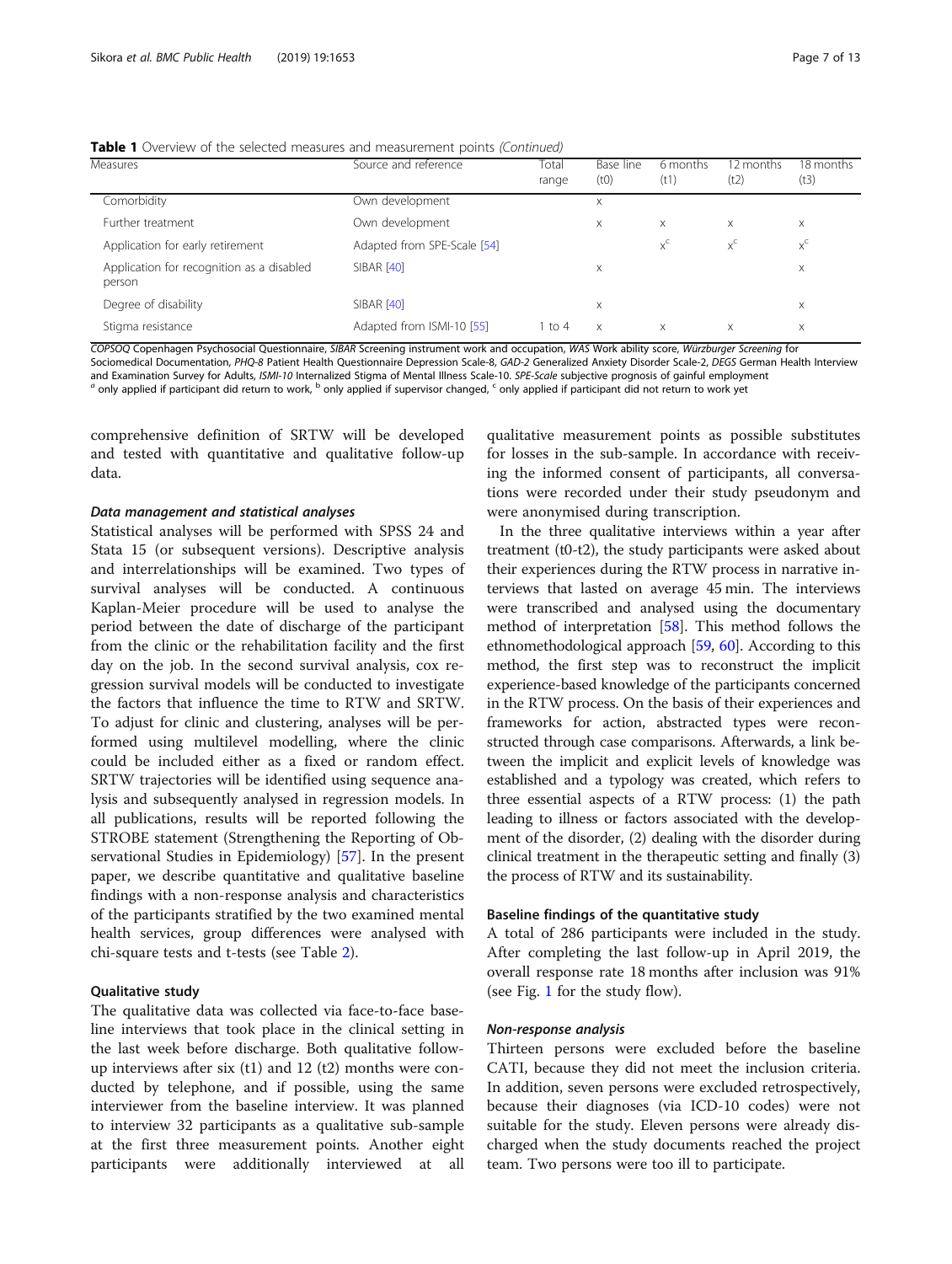<span id="page-7-0"></span>

| Table 2 Baseline characteristics of the total study population and stratified by psychiatric and rehabilitation group |  |  |  |
|-----------------------------------------------------------------------------------------------------------------------|--|--|--|
|-----------------------------------------------------------------------------------------------------------------------|--|--|--|

| Variables                                                          | Total sample<br>$(n = 286)$ | Psychiatric group<br>$(n = 169)$ | Rehabilitation group<br>$(n = 117)$ | Statistics <sup>d</sup>               |
|--------------------------------------------------------------------|-----------------------------|----------------------------------|-------------------------------------|---------------------------------------|
| Sociodemographic                                                   |                             |                                  |                                     |                                       |
| Sex, % (n)                                                         |                             |                                  |                                     |                                       |
| Female                                                             | 46.5 (133)                  | 45.6 (77)                        | 47.9 (56)                           | n. s.                                 |
| Male                                                               | 53.5 (153)                  | 54.4 (92)                        | 52.1(61)                            |                                       |
| Age $^{\rm b}$ (years), mean $\pm$ SD (n)                          | $47.7 \pm 8.6$ (286)        | $46.4 \pm 8.7$ (169)             | $49.7 \pm 8.2$ (117)                | $t(284) = -3.25, p < .01$             |
| $\leq$ 39 years, % (n)                                             | 18.5(53)                    | 22.5 (38)                        | 12.8(15)                            | $X^2$ (2, n = 286) = 14.95, p < .01,  |
| 40-49 years, % (n)                                                 | 29.4 (84)                   | 34.9 (59)                        | 21.4(25)                            | $V = .229$                            |
| $\geq$ 50 years, % (n)                                             | 52.1 (149)                  | 42.6 (72)                        | 65.8 (77)                           |                                       |
| Highest educational/ vocational qualification <sup>b</sup> , % (n) |                             |                                  |                                     |                                       |
| Qualification from a company/ school-based<br>vocational training  | 48.3 (138)                  | 45.0 (76)                        | 53.0 (62)                           | n. s.                                 |
| Qualification from a technical college/<br>vocational academy      | 18.5 (53)                   | 16.6 (28)                        | 21.4 (25)                           |                                       |
| (Applied) University degree                                        | 30.1 (86)                   | 34.9 (59)                        | 23.1(27)                            |                                       |
| Other/ no vocational qualification                                 | 3.1(9)                      | 3.6(6)                           | 2.6(3)                              |                                       |
| Partnership, % (n)                                                 |                             |                                  |                                     |                                       |
| No                                                                 | 29.5 (84)                   | 30.2(51)                         | 28.4 (33)                           | n. s.                                 |
| Yes                                                                | 70.5 (201)                  | 69.8 (118)                       | 71.6 (83)                           |                                       |
| L Living Together, % (n)                                           | 89.6 (180)                  | 91.5 (108)                       | 86.7 (72)                           |                                       |
| Work-related                                                       |                             |                                  |                                     |                                       |
| Weekly working time, % (n)                                         |                             |                                  |                                     |                                       |
| Full-time $(2 35 h)$                                               | 79.4 (227)                  | 82.2 (139)                       | 75.2 (88)                           | n. s.                                 |
| Part-time (15-34 h)                                                | 20.6 (59)                   | 17.8 (30)                        | 24.8 (29)                           |                                       |
| Working time model <sup>b</sup> , % (n)                            |                             |                                  |                                     |                                       |
| Fixed working hours                                                | 25.5 (73)                   | 21.3(36)                         | 31.6(37)                            | $X^2$ (2, n = 286) = 22.56, p < .001, |
| Flexible working hours                                             | 50.7 (145)                  | 62.1 (105)                       | 34.2 (40)                           | $V = .281$                            |
| Shift work                                                         | 23.8 (68)                   | 16.6(28)                         | 34.2 (40)                           |                                       |
| Mainly sedentary work, % (n)                                       |                             |                                  |                                     |                                       |
| No                                                                 | 34.3 (98)                   | 29.6 (50)                        | 41.0 (48)                           | $X^{2}$ (1, n = 277) = 4.07, p < .05, |
| Yes                                                                | 62.6 (179)                  | 68.0 (115)                       | 54.7 (64)                           | $phi = .129$                          |
| No answer                                                          | 3.1(9)                      | 2.4(4)                           | 4.3(5)                              |                                       |
| Managerial function, % (n)                                         |                             |                                  |                                     |                                       |
| No                                                                 | 80.1 (229)                  | 79.3 (134)                       | 81.2 (95)                           | n. s.                                 |
| Yes                                                                | 19.9 (57)                   | 20.7 (35)                        | 18.8 (22)                           |                                       |
| Enterprise sector, % (n)                                           |                             |                                  |                                     |                                       |
| Private                                                            | 69.6 (199)                  | 72.8 (123)                       | 65.0 (76)                           | n. s.                                 |
| Public                                                             | 30.4 (87)                   | 27.2 (46)                        | 35.0 (41)                           |                                       |
| Company size, % (n)                                                |                             |                                  |                                     |                                       |
| 1-50 employees                                                     | 13.6 (39)                   | 10.7(18)                         | 17.9 (21)                           | n. s.                                 |
| 51-250 employees                                                   | 16.8 (48)                   | 14.8 (25)                        | 19.7 (23)                           |                                       |
| > 250 employees                                                    | 69.6 (199)                  | 74.6 (126)                       | 62.4 (73)                           |                                       |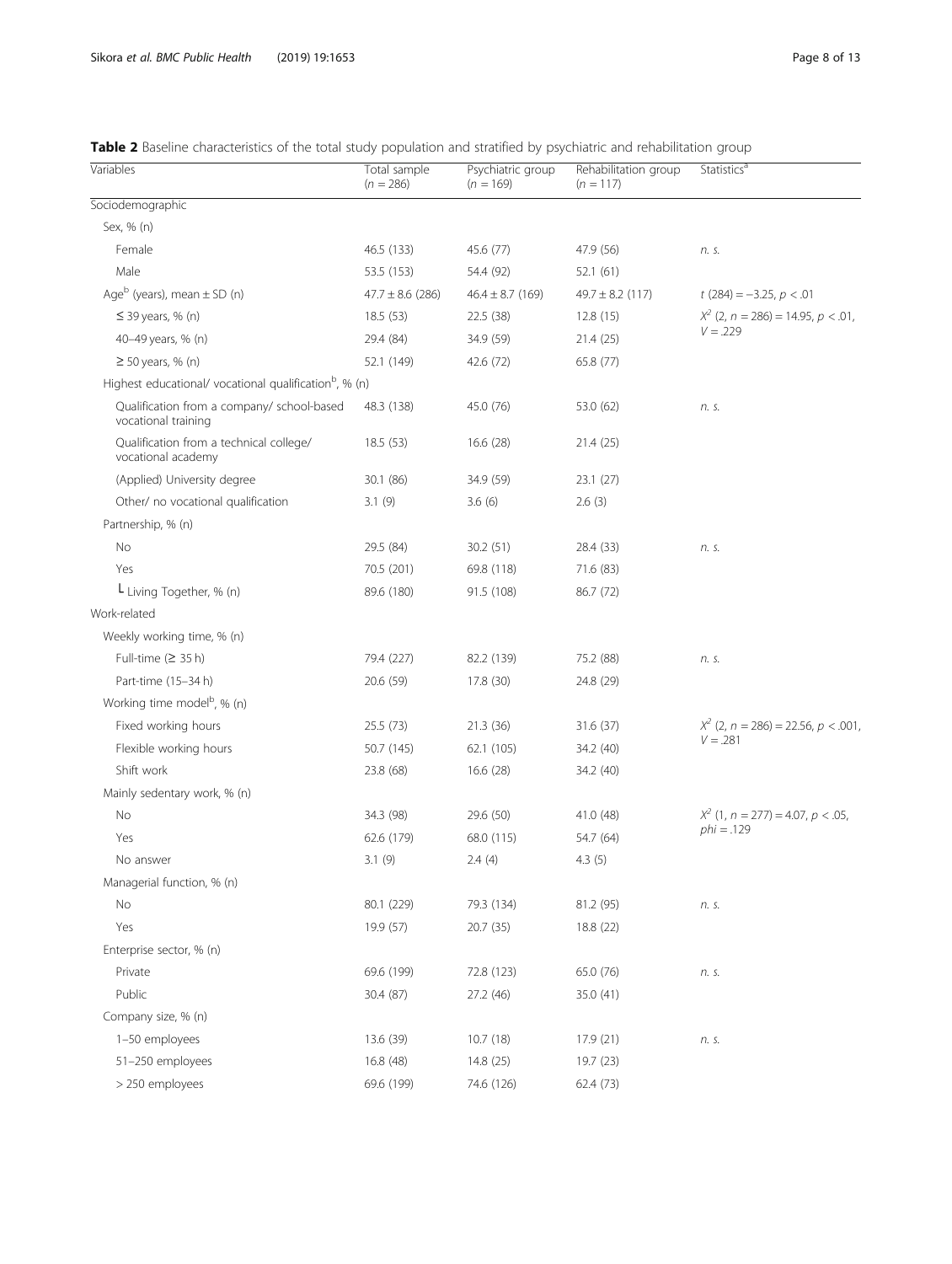# Table 2 Baseline characteristics of the total study population and stratified by psychiatric and rehabilitation group (Continued)

| Variables                                                 | Total sample<br>$(n = 286)$ | Psychiatric group<br>$(n = 169)$ | Rehabilitation group<br>$(n = 117)$ | Statistics <sup>ª</sup>                 |
|-----------------------------------------------------------|-----------------------------|----------------------------------|-------------------------------------|-----------------------------------------|
| RTW-related                                               |                             |                                  |                                     |                                         |
| RTW expectations <sup>b</sup> , % (n)                     |                             |                                  |                                     |                                         |
| $\leq$ 3 months                                           | 83.9 (240)                  | 78.1 (132)                       | 92.3 (108)                          | $X^2$ (2, n = 286) = 10.33, p < .01,    |
| $>$ 3 months                                              | 9.1(26)                     | 12.4(21)                         | 4.3(5)                              | $V = .190$                              |
| No return to former workplace                             | 7.0(20)                     | 9.5(16)                          | 3.4(4)                              |                                         |
| RTW-SE $(1-6)$ , mean $\pm$ SD $(n)$                      | $4.23 \pm 1.08$ (280)       | $3.99 \pm 1.08$ (165)            | $4.59 \pm .99$ (115)                | $t(278) = -4.81, p < .001$              |
| Work ability (0-10), mean $\pm$ SD (n)                    | $5.27 \pm 2.16$ (286)       | $4.70 \pm 2.08$ (169)            | $6.10 \pm 2.01$ (117)               | $t(284) = -5.69, p < .001$              |
| Health-related                                            |                             |                                  |                                     |                                         |
| First diagnosis <sup>b</sup> , % (n)                      |                             |                                  |                                     |                                         |
| Depression or anxiety disorder                            | 85.3 (244)                  | 100 (169)                        | 64.1 (75)                           | $X^{2}$ (1, n = 286) = 68.27, p < .001, |
| Adjustment disorder                                       | 14.7(42)                    | 0                                | 35.9 (42)                           | $phi = -0.499$                          |
| Recurrence of disorder, % (n)                             |                             |                                  |                                     |                                         |
| No                                                        | 64.0 (183)                  | 72.2 (122)                       | 52.1(61)                            | $X^{2}$ (1, n = 286) = 11.21, p < .01,  |
| Yes                                                       | 36.0 (103)                  | 27.8 (47)                        | 47.9 (56)                           | $phi = .205$                            |
| Work-relatedness of disorder <sup>b</sup> , % (n)         |                             |                                  |                                     |                                         |
| Not at all - moderately                                   | 33.2 (95)                   | 29.6 (50)                        | 38.5 (45)                           | n. s.                                   |
| Very - extremely                                          | 66.4 (190)                  | 70.4 (119)                       | 60.7(71)                            |                                         |
| No answer                                                 | 0.3(1)                      | 0                                | 0.9(1)                              |                                         |
| SA last 12 months <sup>b</sup> (weeks), mean $\pm$ SD (n) | $9.96 \pm 7.94$ (286)       | $10.86 \pm 7.87$ (169)           | $8.65 \pm 7.89$ (117)               | $t(284) = 2.33, p < .05$                |
| $\leq$ 6 weeks/12 months, % (n)                           | 44.8 (128)                  | 37.3(63)                         | 55.6 (65)                           | $X^{2}$ (1, n = 286) = 8.62, p < .01,   |
| > 6 weeks/12 months, % (n)                                | 55.2 (158)                  | 62.7 (106)                       | 44.4 (52)                           | $phi = -.181$                           |
| Self-rated health <sup>b</sup> , % (n)                    |                             |                                  |                                     |                                         |
| Good                                                      | 75.9 (217)                  | 71.6 (121)                       | 82.1 (96)                           | $X^2$ (1, n = 286) = 3.58, p < .05,     |
| Poor                                                      | 24.1 (69)                   | 28.4 (48)                        | 17.9(21)                            | $phi = .120$                            |
| Functional ability (1-5), mean $\pm$ SD (n)               |                             |                                  |                                     |                                         |
| Managing                                                  | $2.31 \pm .79$ (249)        | $2.45 \pm .78$ (154)             | $2.08 \pm .77$ (95)                 | $t(247) = 3.66, p < .001$               |
| Cooperation/Communication                                 | $1.89 \pm .75$ (281)        | $2.04 \pm .79$ (166)             | $1.69 \pm .64$ (115)                | $t(273) = 4.13, p < .001$               |
| Depressive symptoms (0-24), mean $\pm$ SD (n)             | $7.79 \pm 4.58$ (282)       | $8.31 \pm 4.54$ (167)            | $7.03 \pm 4.56$ (115)               | $t(280) = 2.33, p < .05$                |
| Regular physical activity, % (n)                          |                             |                                  |                                     |                                         |
| $< 2.5$ h/week                                            | 65.4 (187)                  | 64.5 (109)                       | 66.7 (78)                           | n. s.                                   |
| $\geq$ 2.5 h/week                                         | 34.3 (98)                   | 34.9 (59)                        | 33.3 (39)                           |                                         |
| No answer                                                 | 0.3(1)                      | 0.6(1)                           | 0                                   |                                         |
| Smoking behaviour, % (n)                                  |                             |                                  |                                     |                                         |
| Current smoker (daily/occasional)                         | 30.1 (86)                   | 29.6 (50)                        | 30.8 (36)                           | n. s.                                   |
| Ex-smoker                                                 | 36.7 (105)                  | 39.1 (66)                        | 33.3 (39)                           |                                         |
| Non-smoker                                                | 33.2 (95)                   | 31.4 (53)                        | 35.9 (42)                           |                                         |
| Alcohol consumption <sup>b</sup> , % (n)                  |                             |                                  |                                     |                                         |
| Never or once/month                                       | 35.0 (100)                  | 37.3 (63)                        | 31.6 (37)                           | $X^2$ (2, n = 286) = 11.45, p < .01,    |
| 2-4 times/month                                           | 42.0 (120)                  | 34.3 (58)                        | 53.0 (62)                           | $V = .200$                              |
| $\geq$ 2 times/week                                       | 23.1 (66)                   | 28.4 (48)                        | 15.4 (18)                           |                                         |

<sup>a</sup> To test for significant relationships and differences between the groups, either chi-square tests for independence (where required with Yates' Continuity Correction) or independent-samples t-tests were conducted. <sup>b</sup> To ensure better reading and/or participant privacy, the categories of this variable were aggregated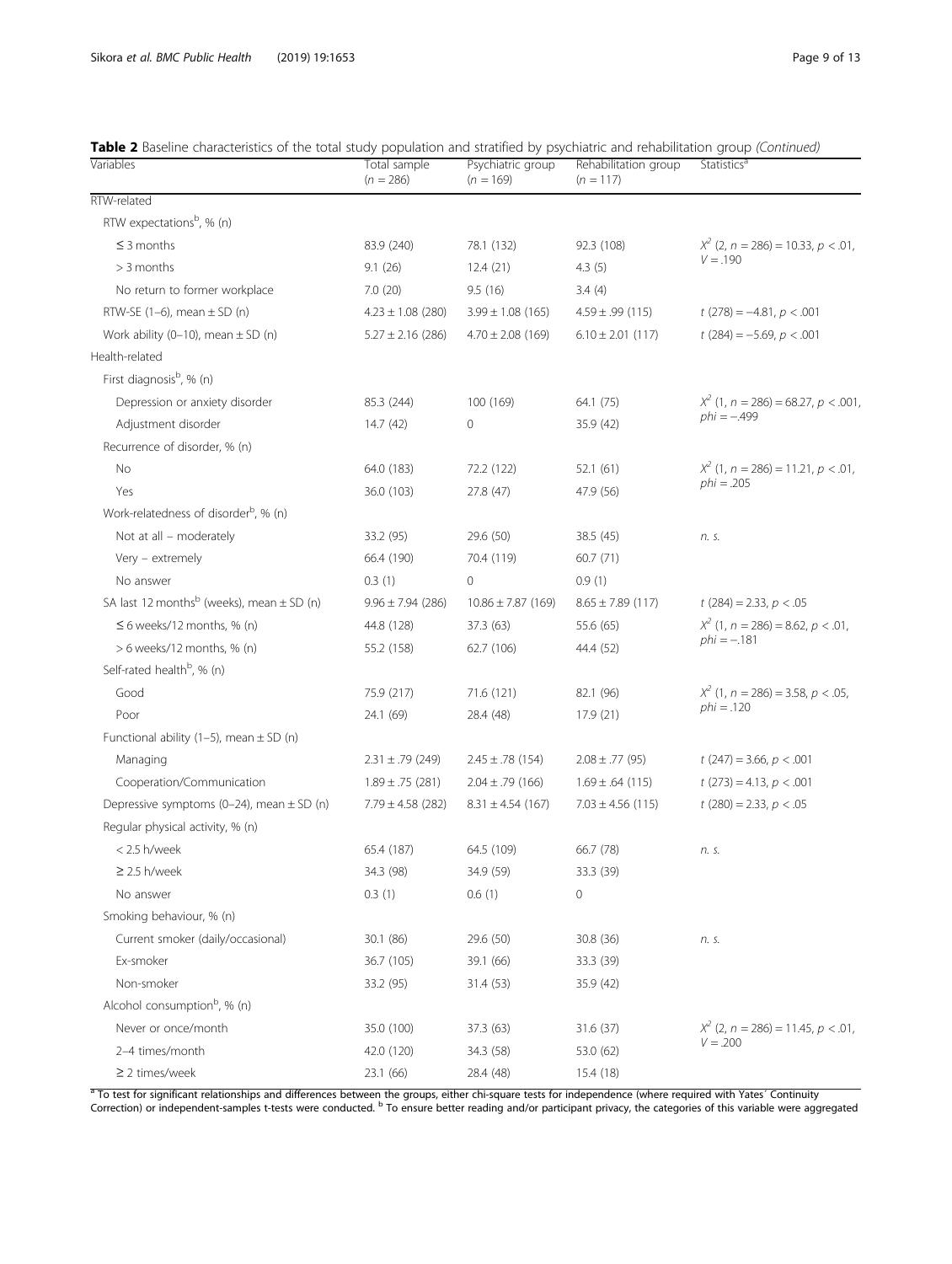A short anonymous paper-pencil non-response questionnaire about age, sex, RTW expectancies and reasons for non-participation was filled in from 79 persons, who were eligible but refused to participate. No significant differences between participants and non-responders were found regarding age and sex. Non-responders were not as confident as study participants about their RTW expectation: there were significant more non-responders with the intention to RTW without a concrete time perspective  $(\chi^2 (2, n = 349) = 15.56 p < .001, V = .211)$ . Main reasons for non-participation were (open answer format, answers were categorised by content): mental overload and too much additional burden  $(n = 21)$ , no interest or motivation  $(n = 16)$ , *data protection issues* regarding diagnosis and safekeeping  $(n = 9)$  and the length of the study  $(n = 7)$ .

#### Characteristics of the participants

Table [2](#page-7-0) shows the baseline characteristics for the total cohort as well as stratified by psychiatric and rehabilitation group (due to the afore mentioned differences in the care and funding system). At baseline, participants of the rehabilitation group were on average 3 years older, had more fixed working hours or shift work, less sedentary work, a faster RTW expectation, and reported higher RTW self-efficacy, higher work ability, better self-rated health, greater functional ability and less depressive symptoms than the psychiatric participants. Whereas nearly 36% of the rehabilitation participants were diagnosed with an adjustment disorder as their first diagnosis, all participants of the psychiatric group were diagnosed with a depression or anxiety disorder. The average length of a stay in a psychiatric clinic was more than 2 weeks longer (mean = 7.6 weeks,  $SD = 1.60$ ) than in a rehabilitation facility (mean = 5.2 weeks, SD = .76;  $t$  (257) = 16.618,  $p < .001$ , mean diff. = 2.36, 95% CI [2.08–2.64]  $\eta^2$  = .493). Most psychiatric participants received day hospital treatment (76%), whereas almost all rehabilitation participants received inpatient treatment (98%). The median monthly net household income was lower in the rehabilitation group: 2000–3000 Euros vs. 3000–4000 Euros in the psychiatric group (Median Test,  $p < .05$ ). Nearly all participants (97%) had a permanent employment contract.

## Work accommodation needs for RTW

In Table 3 the ten most important necessary work accommodation needs for RTW from the participants´ perspective are presented. Given a list of 13 possible work accommodations with multiple answers allowed and one free text category, 260 participants reported at least one work accommodation need for their RTW. Gradual RTW was considered the most important necessary work accommodation need for RTW of the psychiatric participants, but significantly less often chosen by the rehabilitation participants, who considered a reduction of workload as most important. Only 26 participants had no work accommodation needs at all, the majority of those (73%) belonged to the rehabilitation group  $[X^2 (1, n = 286) = 10.82 p < .01, phi = .207]$ .

# Baseline findings of the qualitative study Qualitative sub-sample

A total of 95 interviews (out of 96 planned interviews) were conducted. One participant dropped-out after t0 and was substituted by another participant for the additional interviews, see Fig. [1](#page-3-0). One interview could not be performed at t2, but it was decided that the first two interviews were sufficient for the analysis and the case was not replaced. No differences regarding the baseline

Table 3 Ten most important necessary work accommodation needs for RTW

| Nr | Work accommodation need                                                         | Total sample<br>$(n = 286)$ , %, $(n)$ | Psychiatric group<br>$(n = 169)$ , %, (n) | Rehabilitation group<br>$(n = 117)$ , %, (n) | <b>Statistics</b>                                         |  |  |  |  |
|----|---------------------------------------------------------------------------------|----------------------------------------|-------------------------------------------|----------------------------------------------|-----------------------------------------------------------|--|--|--|--|
|    | <b>GRTW</b>                                                                     | 48.6 (139)                             | 65.7 (111)                                | 23.9(28)                                     | $X^2$ (1, n = 286) = 46.58,<br>$p < .001$ , $phi = -.411$ |  |  |  |  |
| 2  | Reduction of workload                                                           | 31.8 (91)                              | 33.7 (57)                                 | 29.1 (34)                                    | n. s.                                                     |  |  |  |  |
| 3  | Regular feedback talks with supervisor                                          | 25.2 (72)                              | 29.0 (49)                                 | 19.7(23)                                     | n. s.                                                     |  |  |  |  |
| 4  | Improvement of work organisation                                                | 24.1 (69)                              | 26.6(45)                                  | 20.5(24)                                     | n. s.                                                     |  |  |  |  |
| 5. | Reduction of working time                                                       | 18.9 (54)                              | 24.3 (41)                                 | 11.1(13)                                     | $X^2$ (1, n = 286) = 6.97.<br>$p < .01$ , $phi = -.158$   |  |  |  |  |
| 6  | Training event for colleagues & supervisors in<br>dealing with mental disorders | 17.5(50)                               | 19.5 (33)                                 | 14.5(17)                                     | n. s.                                                     |  |  |  |  |
| 7  | Individual RTW-support                                                          | 13.3(38)                               | 17.8(30)                                  | 6.8(8)                                       | $X^2$ (1, n = 286) = 6.23,<br>$p < .05$ , phi = $-.165$   |  |  |  |  |
| 8  | Flexibility of working times                                                    | 11.5(33)                               | 11.8(20)                                  | 11.1(13)                                     | n. s.                                                     |  |  |  |  |
| 9  | Improvement of working environment                                              | 10.1(29)                               | 8.3(14)                                   | 12.8(15)                                     | n. s.                                                     |  |  |  |  |
|    | 10 Change of workplace                                                          | 10.1(29)                               | 11.8(20)                                  | 7.7(9)                                       | n. s.                                                     |  |  |  |  |
|    | Note: Multiple answers were allowed                                             |                                        |                                           |                                              |                                                           |  |  |  |  |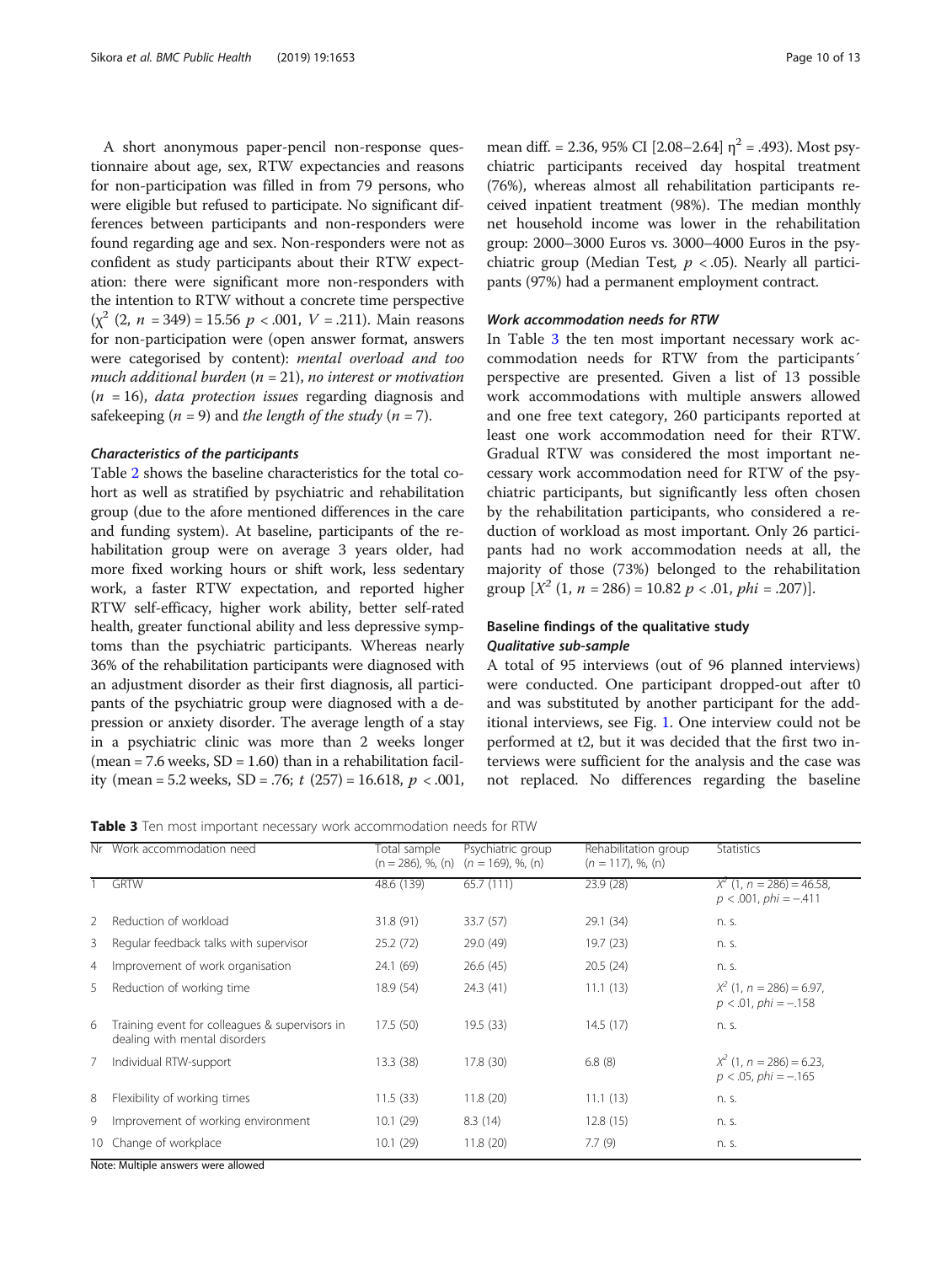characteristics were found for the qualitative sub-sample  $(n = 32)$  compared to the quantitative sample, except for working in private sector enterprises: 47% of the qualitative sample vs. 70% of the quantitative sample  $\left[\left(X^2(1, n = \right)\right]$  $286$ ) = 7610  $p < .05$ ,  $phi = .175$ ) did so.

#### Paths into crisis/illness

The following main causes for the emergence of the disorder were described by the participants: (1) excessive demands caused by working conditions, attitudes towards work and conflicts at work (46.9%,  $n = 15$ ); (2) excessive demands caused by individual factors and biographical circumstances (15.6%,  $n = 5$ ); (3) a combination of 1 and 2 (37.5%,  $n = 12$ ). For the interviewed participants work-related factors played an important role when dealing and coping with the disorder.

#### RTW expectations

Coping with the disorder and the further RTW process seemed to be especially problematic for participants with a negative RTW expectation (> 3 months) and those, whose crisis was caused by a complex combination of work-related and personal factors: stress at work, high willingness to exert oneself, low willingness to set boundaries, personal problems (e.g. caring for a family member and/or problems with one's partner) and a biographical burden (e.g. history of abuse in the family).

#### RTW facilitators

Four important factors seemed to have a positive effect on the course of RTW: (1) how open and active the participants were when dealing with their situation or disorder during the clinical stay, (2) how they developed coping strategies for their further RTW process, (3) how they assessed their employer's support and (4) how concrete their RTW expectations were.

### **Discussion**

This paper provides an overview of the study design, recruitment, sample characteristics including a nonresponse analysis and baseline findings of the first (S)RTW mixed-methods follow-up cohort study in Germany. A total of 286 participants were included in the cohort with an overall response rate of 91% completing all four telephone surveys. Comparing the qualitative sub-sample of 32 participants with the quantitative cohort revealed only one minor difference in the baseline characteristics. The study cohort consists of two German mental health services sub-groups, a psychiatric and a rehabilitation group, which as expected (due to afore mentioned psychiatric and rehabilitation criteria) differ in many baseline characteristics and therefore should be considered in ongoing data analysis.

The quantitative study shows that the vast majority of the participants had a positive expectation to RTW within 3 months, with the participants from the rehabilitation facilities being more optimistic and expecting a faster return than the psychiatric participants. This result is in line with the better health situation reported by the rehabilitation group. Nevertheless, their reported lower monthly household income could also be a reason for their faster RTW expectation and should be further analysed. In addition, the rehabilitation participants chose less work accommodation needs for their RTW than the psychiatric participants, especially GRTW and reduced working hours were less often considered necessary in the rehabilitation group. Again, the financial situation together with their less flexible working situation should be further analysed, because, as mentioned before, during GRTW employees receive sickness absence benefits at about 70% of the full salary. It is possible that rehabilitation participants may choose GRTW more infrequently because of their lower income and an inability to compensate the financial cost imposed by this work accommodation. For participants with a slower (negative) RTW expectation (> 3 months), whose crisis aroused from a complex combination of work-related and personal factors, the qualitative study found that this group has special needs in terms of disease coping and individual support for RTW. As a result, subsequent analyses are planned on the quantitative and qualitative follow-up data.

Despite the overall response rate, which provides a very good basis for further analyses, some limitations have to be kept in mind. Because the present study was designed as an observational prospective cohort study without a control group, no control over other confounding variables is possible. In Germany, no register data on sickness absence periods are centrally available, so that we had to use self-reported data except for the medical first and second diagnoses from the clinicians. Thereby, the differences in the distribution of the given diagnoses between the two groups could be possibly explained by the different systems and their access paths, care routines, diagnostic procedures and the fact, that patients with adjustment disorders have commonly a shorter duration in the acute psychiatric setting (of the selected cooperation clinics). For this reason, we were not able to recruit study participants with adjustment disorders in the psychiatric setting (as an example see distributions of adjustment disorders of different inpatient units in  $[61]$ ). As the selection of participants was undertaken with cooperating clinics for reasons of recruitment, the study sample is not representative for patients with a CMD in Germany as well as for the two examined mental health service groups. Furthermore a non-probabilistic sample has been drawn, which should be kept in mind for further analyses. Due to the narrow study inclusion criteria, a healthy entrance effect may have occurred. Finally, as the study was designed from the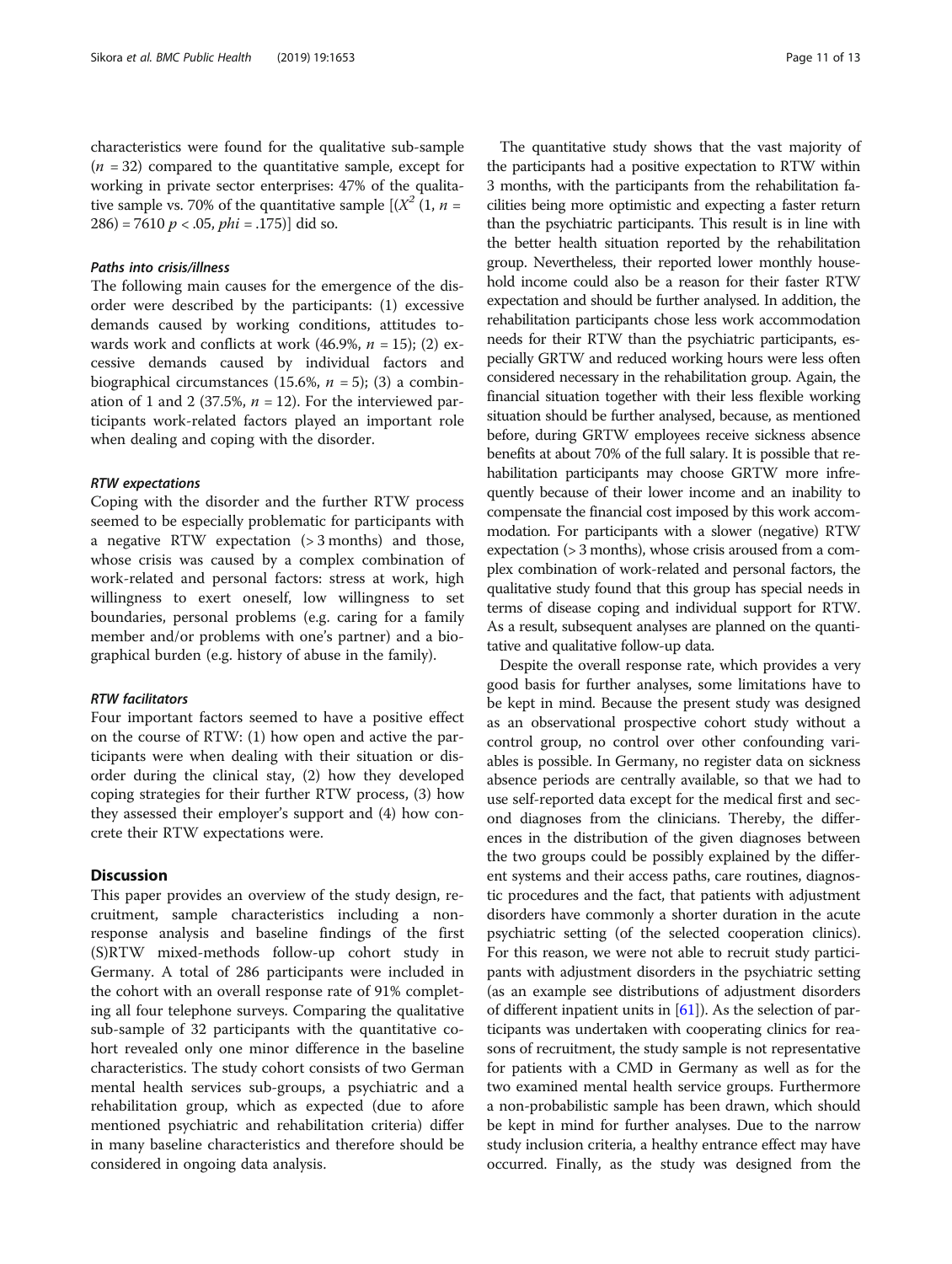<span id="page-11-0"></span>perspective of the employees, the perspective of the employers and key RTW stakeholders is missing.

To the best of our knowledge, this study is the first of its kind to investigate RTW and SRTW processes due to CMDs in Germany. It addresses an important research gap. One further advantage of this study is the use of wellvalidated instruments that have previously shown high internal consistency and strong validity. Moreover, the long term observation period of 18 months combined with a mixed method approach will add important knowledge on RTW and SRTW processes over time. As a result, recommendations for employers and other stakeholders on promoting and supporting (S)RTW practices in Germany can be given. Based on that knowledge, interventions can be developed to improve (S)RTW processes and practices in Germany in the future.

#### Abbreviations

BEM: "Betriebliches Eingliederungsmanagement" (operational reintegration management); CMD: Common Mental Disorder; COPSOQ: Copenhagen Psychosocial Questionnaire; GRTW: Gradual Return to Work; JC: Job Crafting; RTW: Return to Work; SA: Sickness Absence; SRTW: Sustainable Return to Work

#### Acknowledgements

The authors would like to thank the study participants for their continuous interest and attendance. The authors gratefully acknowledge Beate Weikert for her invaluable contributions to designing and conducting the study. Additionally, the authors gratefully acknowledge Christina Heger, Simon Schmiederer, Yvonne Martin and Inga Schulz for their invaluable help conducting the study as well as the advisory board consisting of Ute Bültmann, Steffi Riedel-Heller, Peter Angerer, Werner Geigges, Hans-Günter Haaf, Uwe Rose and Hans-Peter Unger for providing valuable contributions to the study. The authors would also like to thank Ute Bültmann for her critical review of the manuscript.

#### Authors' contributions

AS, RS and UW conceptualised the study, its design and the structure of this paper. AS, GS and RS organised and coordinated the data collection process. AS, GS and RS drafted the first version of this manuscript. All authors reviewed the manuscript for intellectual content and approved the final version before submission.

#### Funding

The qualitative part of the study was funded by the German Federal Pension Insurance. This funding source had no role in decisions to the design of the study and the collection, analysis, interpretation of data or writing the manuscript.

#### Availability of data and materials

The datasets analysed during the current study are available from the corresponding author on reasonable request after official permission of the privacy officer from the Federal Institute for Occupational Safety and Health.

#### Ethics approval and consent to participate

Ethics approval for this study was given by the Hannover Medical School (MHH) Ethics Committee on 25th May 2016 (Project ID: 3211–2016). All participants provided written consent.

#### Consent for publication

Not applicable.

#### Competing interests

The authors declare that they have no competing interests in this study.

### Received: 6 June 2019 Accepted: 22 November 2019 Published online: 10 December 2019

#### References

- 1. Jacobi F, Hofler M, Siegert J, Mack S, Gerschler A, Scholl L, et al. Twelvemonth prevalence, comorbidity and correlates of mental disorders in Germany: the mental health module of the German health interview and examination survey for adults (DEGS1-MH). Int J Methods Psychiatr Res. 2014;23(3):304–19.
- 2. Jacobi F, Hofler M, Strehle J, Mack S, Gerschler A, Scholl L, et al. Twelvemonths prevalence of mental disorders in the German health interview and examination survey for adults - mental health module (DEGS1-MH): a methodological addendum and correction. Int J Methods Psychiatr Res. 2015;24(4):305–13.
- 3. BMAS/BAuA. Sicherheit und Gesundheit bei der Arbeit Berichtsjahr 2017; 2018. [https://www.baua.de/DE/Angebote/Publikationen/Berichte/Suga-2017.](https://www.baua.de/DE/Angebote/Publikationen/Berichte/Suga-2017.pdf?__blob=publicationFile&v=13) pdf? blob=publicationFile&v=13 Accessed on 28 May 2019.
- 4. OECD, editor. Mental health and work: fit mind, fit job: from evidence to practice in mental health and work. OECD, editor. Paris: OECD; 2015.
- 5. Henderson M, Harvey SB, Overland S, Mykletun A, Hotopf M. Work and common psychiatric disorders. J R Soc Med. 2011;104(5):198–207.
- 6. Wittchen HU, Jacobi F, Rehm J, Gustavsson A, Svensson M, Jonsson B, et al. The size and burden of mental disorders and other disorders of the brain in Europe 2010. Eur Neuropsychopharmacol. 2011;21(9):655–79.
- 7. van Rijn RM, Robroek SJ, Brouwer S, Burdorf A. Influence of poor health on exit from paid employment: a systematic review. Occup Environ Med. 2014; 71(4):295–301.
- 8. Mäcken J. Work stress among older employees in Germany: effects on health and retirement age. PLoS One. 2019;14(2):e0211487.
- 9. Hiilamo A, Shiri R, Kouvonen A, Mänty M, Butterworth P, Pietiläinen O, et al. Common mental disorders and trajectories of work disability among midlife public sector employees – a 10-year follow-up study. J Affect Disord. 2019; 247:66–72.
- 10. Wedegaertner F, Arnhold-Kerri S, Sittaro N, Bleich S, Geyer S, Lee WE. Depression- and anxiety-related sick leave and the risk of permanent disability and mortality in the working population in Germany: a cohort study. BMC Public Health. 2013;13:145.
- 11. Mack S, Jacobi F, Gerschler A, Strehle J, Hofler M, Busch MA, et al. Selfreported utilization of mental services in the adult German population – evidence for unmet needs? Results of the DEGS1-mental health module (DEGS1-MH). Int J Methods Psychiatr Res. 2014;23(3):289–303.
- 12. Salize HJ, Roessler W, Becker T. Mental health care in Germany: current state and trends. Eur Arch Psychiatry Clin Neurosci. 2007;257:92–103.
- 13. Gaebel W, Kowitz S, Zielasek J. The DGPPN research project on mental healthcare utilization in Germany: inpatient and outpatient treatment of persons with depression by different disciplines. Eur Arch Psychiatry Clin Neurosci. 2012;262(Suppl 2):S51–5.
- 14. de Vries H, Fishta A, Weikert B, Rodriguez Sanchez A, Wegewitz U. Determinants of sickness absence and return to work among employees with common mental disorders: a scoping review. J Occup Rehabil. 2018; 28(3):393–417.
- 15. Nigatu YT, Liu Y, Uppal M, McKinney S, Gillis K, Rao S, et al. Prognostic factors for return to work of employees with common mental disorders: a meta-analysis of cohort studies. Soc Psychiatry Psychiatr Epidemiol. 2017; 52(10):1205–15.
- 16. Ervasti J, Joensuu M, Pentti J, Oksanen T, Ahola K, Vahtera J, et al. Prognostic factors for return to work after depression-related work disability: a systematic review and meta-analysis. J Psychiatr Res. 2017;95:28–36.
- 17. Andersen MF, Nielsen KM, Brinkmann S. Meta-synthesis of qualitative research on return to work among employees with common mental disorders. Scand J Work Environ Health. 2012;38(2):93–104.
- 18. Nielsen K, Yarker J, Munir F, Bueltmann U. IGLOO: an integrated framework for sustainable return to work in workers with common mental disorders. Work Stress. 2018;32(4):400–17.
- 19. Lammerts L, Schaafsma FG, Bonefaas-Groenewoud K, van Mechelen W, Anema J. Effectiveness of a return-to-work program for workers without an employment contract, sick-listed due to common mental disorders. Scand J Work Environ Health. 2016;42(6):469–80.
- 20. Young AE, Roessler RT, Wasiak R, McPherson KM, van Poppel MNM, Anema JR. A developmental conceptualization of return to work. J Occup Rehabil. 2005;15(4):557–68.